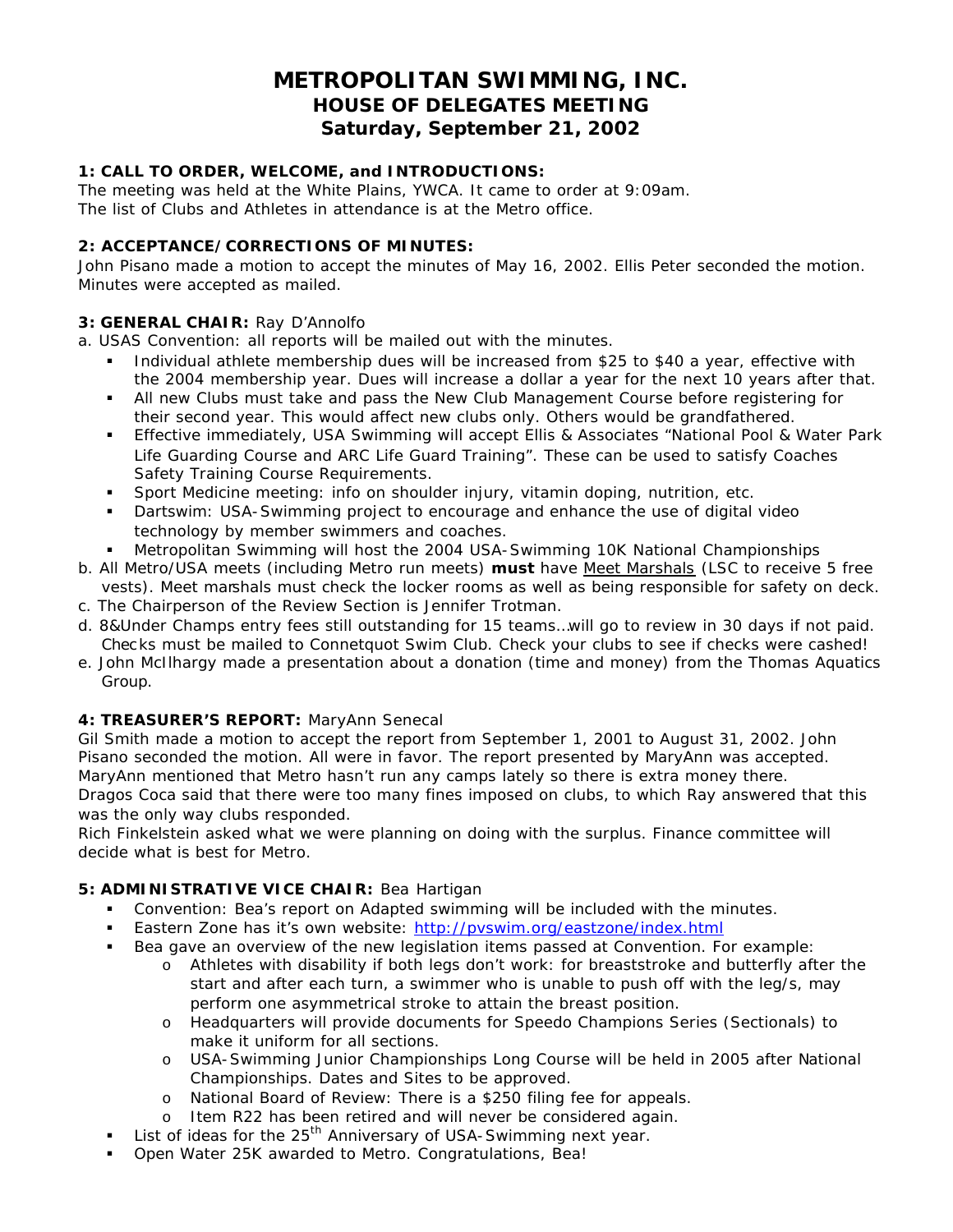# **6: OFFICIALS CHAIR:** Holger Fietkau and Chris Sawicz

- a. Holger presented the new requirements for official's re-certification: All sessions for recertification are required to be voluntary sessions (6 sessions each year for Strokes & Turns Judges, and 8 sessions for Starters and Referees). In addition: 2 sessions would be worked at Metro run meets; 1 session would be worked at National meet for Strokes & Turns judges, 2 for starters and referees.
- b. Each club must be encouraged to have a certified Head Timer responsible for running a clinic for all timers before meets.
- c . Holger announced that the Committee had approved the purchase of 3 sets of training tapes for officials.

After this presentation, many coaches objected to the mandatory session at National meets. Many of the clubs' officials are parents of young swimmers. It would be hard for them to go to Long Island for a National Meet where their children wouldn't swim. We need to encourage more parents to become officials and not discourage them with those requirements to be re-certified. National certification is valid for two years, so we could adopt this to Metro as well:

Conclusion: *To be re-certified, Strokes & Turn Judges would need to work one session at a National meet every 2 years.*

d. Clubs that need training for their meet marshals should contact Holger (HOLGERFUSA@AOL.COM) or 516-338-5575

| Brian Berg       | At Marist College                 | New Officials<br>Recertification                   | October 5, 2002<br>October 19, 2002                    | 8:30am<br>9:00am                    |
|------------------|-----------------------------------|----------------------------------------------------|--------------------------------------------------------|-------------------------------------|
|                  | Paul McClintock   At YWCA Middies | Recertification<br>New Officials<br>Administration | October 7, 2002<br>October 9, 2002<br>October 16, 2002 | $7:00$ pm<br>$7:00$ pm<br>$7:00$ pm |
| Rich Finkelstein | At Flushing YMCA                  | Recertification<br>New Officials<br>Administration | October 10, 2002                                       | 7:30 <sub>pm</sub>                  |

More clinics will be available at Asphalt Green and Nassau County at Eisenhower Park.

## **7: SENIOR CHAIR:** Dave Ferris

Convention:

- o Junior Championships, Long Course only, starting in 2005. One meet for all of USA.
- o Spring Championship Meet (Nationals) will be in January or February 2004 because of Olympic Trials. Times will get easier so more swimmers will be able to participate.

Metropolitan Swimming:

- o Dave Ferris made a motion to remove all the 50's strokes and the 200 free and medley relays from the summer long course Senior Mets. John Pisano seconded the motion. Majority in favor. **Motion carried**.
- o Dave Ferris made a motion to change the summer long course Senior Mets format from trials/finals to Timed Finals. Gil Smith seconded the motion. Too many swimmers scratched finals. Kids have jobs. Athletes don't want to come back at night. Long discussion followed. Show of hands: 46 in favor of motion, 23 against. **Motion carried**.
- o Senior Circuit: 3 or more senior meets long course in May and June. Possibility at Lehman, West Point, LIAC, Asphalt Green. Dave will work with those facilities.
- o Dates of Speedo Champions Series (Sectionals): March 14-17, 2003 at LIAC; July 24-27, 2002 at Buffalo; March 11-14, 2004 at LIAC (long course); July 22-25, 2004 at Buffalo.
- o World Cup: one stop in North America: November 22-23, 2002 at Nassau County (Eisenhower park), same weekend as Girls State meet. Order forms will go out to each club. Admission will be \$5.00 for Metro Swimmers and Coaches.

# **8: AGE GROUP CHAIR:** John McIlhargy

John gave his report from Convention.

USA-Swimming has new sponsors: Nickelodeon, Nickelodeon GaS, Sponge Bob, V8 Splash, Splash TV,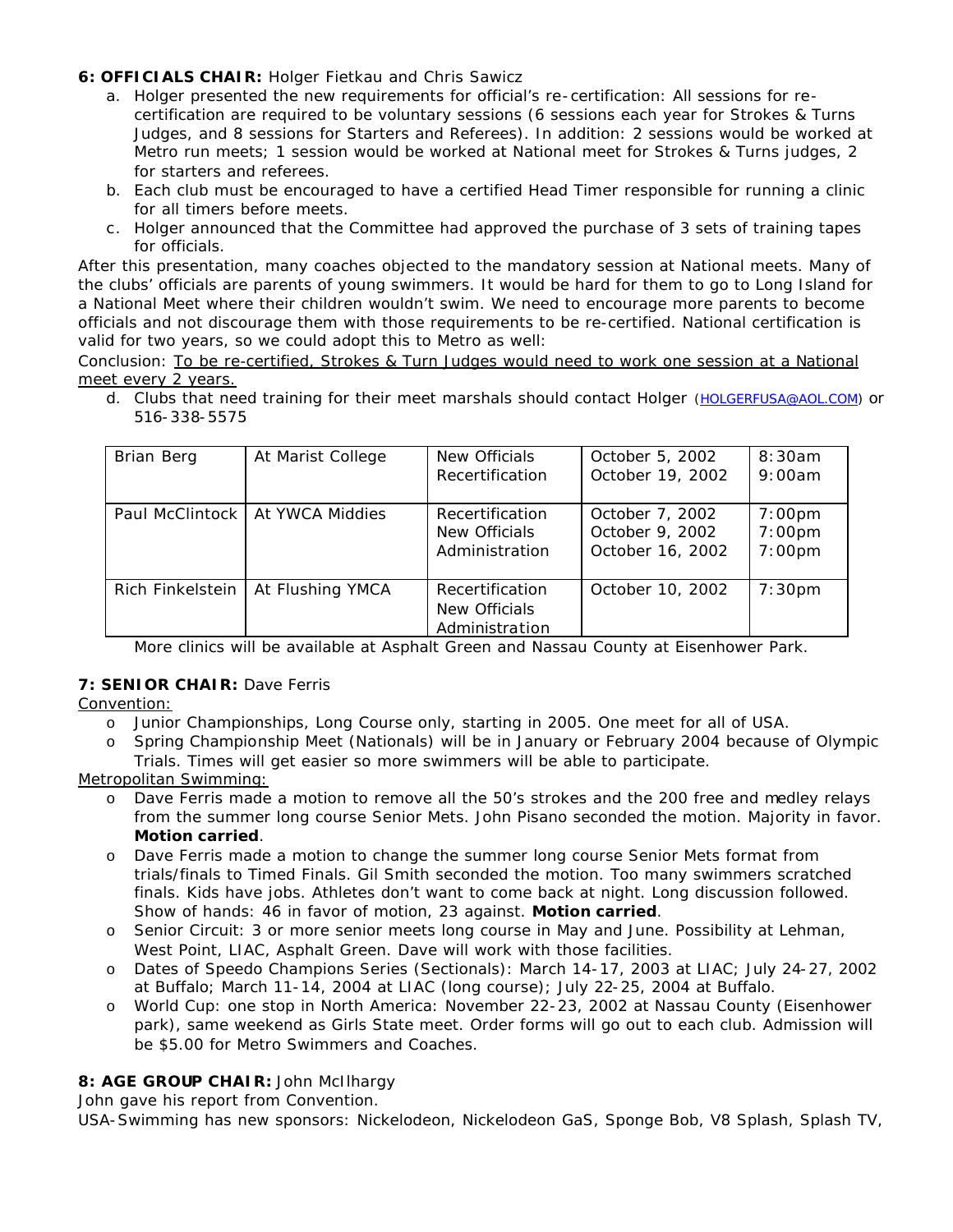Mutual of Omaha, etc. Summer Zones went very well. The new events for 10-under and 11-12 have been added in the meet starting March 2003.

# **9: COACHES REPRESENTATIVE:** Gil Smith

- o The USA-Swimming "Club Tool Kit" is free to the clubs. Call headquarters to receive this very useful tool (one free per club).
- o There is a new video on the butterfly (with Michael Phelps).
- o Camps programs will be set up soon. One for the spring, one for the summer, one for the fall. Coaches would swap area to run camp (coach from north might run camp in south, etc.).
- o The inaugural Mutual of Omaha "Duel in the Pool" between the American team and the Australian team will take place April 6, 2003 at Indianapolis.
- o Clubs interested in receiving "outreach" financial support must apply by September 24<sup>th</sup>.
- o USA Swimming will now accept Ellis & Associates "National Pool & Water park Life Guarding Course and ARC Life Guard Training" to satisfy Coaches Safety Training Course Requirements.
- o Problems with swimmers competing out of age group. Birth certificates might be required from each swimmer at registration.
- o Swimposium: program organized by USA-Swimming. Call Sue Anderson (Eastern Zone Coordinator of Swimposium) at 719-866-4578

## **10: ATHLETES' REPRESENTATIVES:** Paul Weir & Christian Robledo

- Paul was on a recruiting trip at Duke University. Christian was in charge of the athletes meeting:
	- o He said that the athletes don't like having to swim the 200 fly and the 400 IM on the same day.
	- o Athletes liked the uniform at Zones. They would also like a collar shirt with logo.
	- o Not all athletes are at JO's at the time of Junior Athlete's election. They would like to have election at more than one meet.
	- o Athletes would enjoy more trips to get to know more athletes.
	- o Athletes suggest that they could go and help some summer teams.

Len Galluzzi suggested that we bring extra caps when we go to Zones (kids like to exchange with other teams). MaryAnn suggested bringing Metro Pins as well.

## **11: ZONE TEAM COORDINATOR:** Barry Roffer

- o The banner won by the girls' team at long course Zones was displayed at the meeting. The boys' team finished in  $7<sup>th</sup>$  place. Metro was fifth overall.
- o Mary thanked the coaches that attended and gave her report from Zones: 21 first places, 2 meet records, 2 Metro records.
- o Winter Zones are at CGIT March 27-29, 2003 Summer Zones at Pittsburgh August 6-10, 2003 – In 2004: short course at George Mason University (Virginia) April 1-3, 2004; long course at Buffalo August 11-15, 2004.
- o Rick Ferriola made a motion to give coaches a stipend when they work at Zones. Gil Smith seconded the motion. Long discussion about coaches already getting room and board and coaches being paid by their clubs. Vote was 28 for this motion, 29 against. Ray suggested that we bring this back at the budget meeting.

## **12: REGISTRATION COORDINATOR:** Barry Roffer

- o Registrations are due by December 1, 2002. Must be done on team manager. Fill out all information. Clubs checks, money orders, or cash: no personal checks are allowed.
- o Application must be filled out for all new athletes and all non-athletes (and coaches). Athletes transferring from one club to another must have transfer form signed by former club. All coaches must include their current certifications. First year coaches must complete the ASCA test before registering for their second year. Send copy of passing letter.
- o Club list is on the website in .pdf format.
- o Clubs may request Metro pins for their new athletes.

## 13: TECHNICAL PLANNING: David Ellinghaus

David Ellinghaus, Lenny Galluzzi, Paul Fortoul, Holger Fietkau, Krzysztof Sawicz and Monique Grayson attended the Technical Planning meeting at the Boys/Girls Clubs of N. Westchest er, August 29, 2002.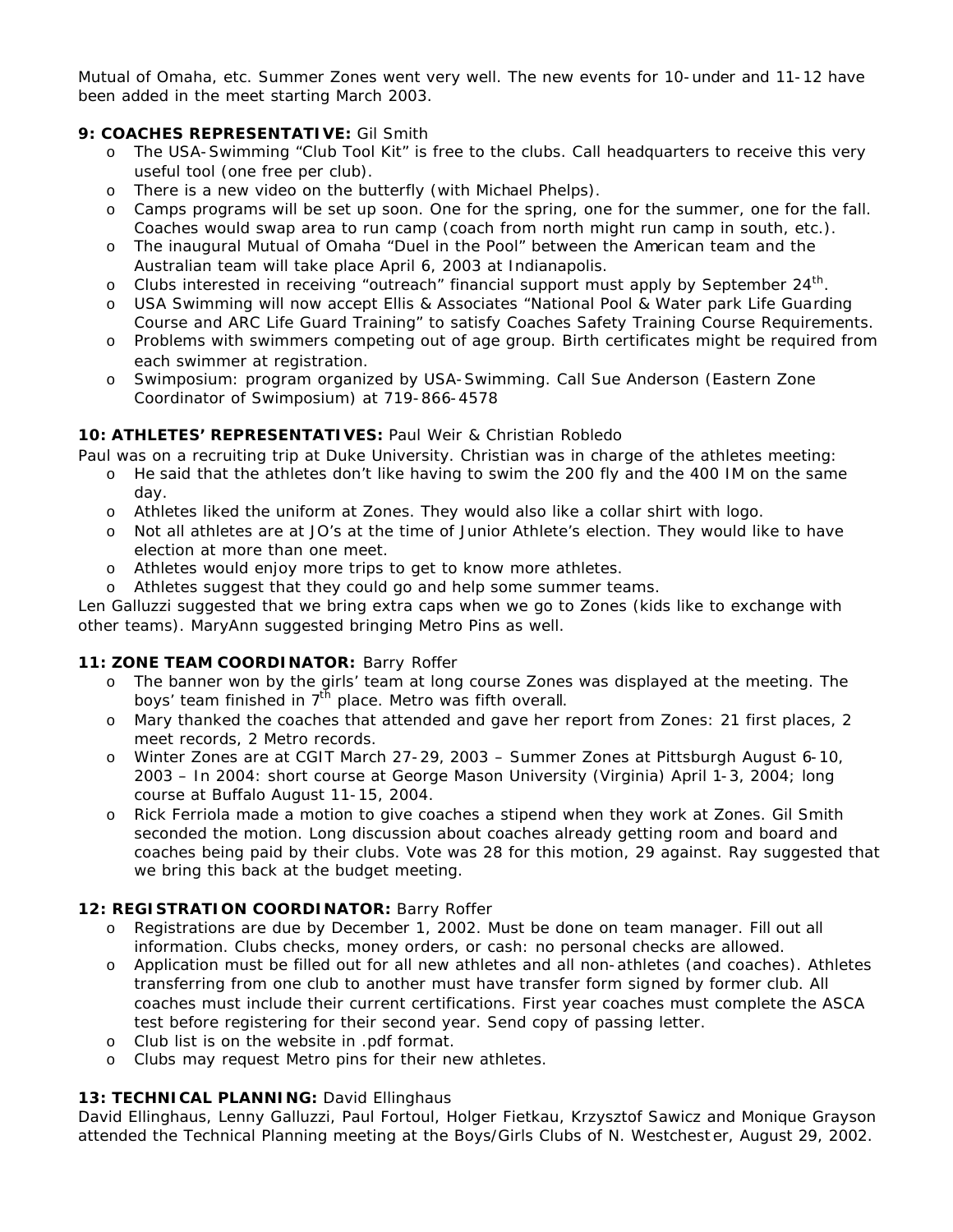- o Reminder: Age Group Invitational: the awards must be given to swimmers with times slower than Silvers only. It's OK if the host gives also certificates for Silvers and JO's qualifiers.
- o **Proposal # 1**: David Ellinghaus made a motion to change the meet information on Individual High Point Awards at JO's: A plaque or trophy must be available at the meet for each individual high point award in each age-group girls and boys. If the host wants to add a bag or towel as a gift, it must be in addition to the trophy/plaque. John Pisano seconded the motion. All were in favor. **Motion carried**.
- o **Proposal # 2**: David Ellinghaus made a motion that the Metropolitan Association run JO's and Senior Mets starting with the summer of 2003. Holger Fietkau seconded the motion. All were in favor. **Motion carried**.
- o **Proposal # 3**: David Ellinghaus made a motion to have only one relay per day for the 10 under at JO's instead of 2 on the last day: for example: 400 free relay on first day, 200 free relay on second day, 200 medley relay on last day. Ilan Noach seconded the motion. All were in favor. **Motion carried**.
- o **Proposal # 4**: David Ellinghaus made a motion that we follow the same format for the new events (10-under 500 free and 200 strokes for 11-12), at the Zone Qualifying meet, as the format that will be applied at Zones. Barry Roffer seconded the motion. All were in favor. **Motion carried**.
- o **Proposal # 4**: David Ellinghaus made a motion that swimmers aging up between Zone qualifying meet and Zones will be allowed to swim **prelims** at the ZQ meet, but will not be allowed to swim finals. In order to be eligible for Zones, they must swim in the next Age Group. Barry Roffer seconded the motion. All were in favor. **Motion carried**.
- o The **time standards** for the Short Course Senior Mets, and Short Course Age Group meets have been revised (Age Group, Silvers, JO's, Zone Qualifier). They were available at the meeting and are posted on the website in .pdf format as well as STD format (to import into team manager: point mouse at STD, right clic k, save target as [diskette drive]; the go to team manager, time standards, import).
- o The **Metro Championship Booklet** will be given out to the board for review in October. It will be given to all clubs at the January General Meeting, and voted on at the May General meeting. Its application would start in the Summer 2003.
- o **Proposed 2003 Long Course Schedule:** 
	- o Senior Mets: July 17-20, 2003 (if Grand Prix is July 10-13, and vice-versa)
	- o Junior Olympics: July 25-27, 2003
	- o USA-Swimming:
		- o Grand Prix (July 10-13, 2003)
		- o Nationals (August 5-9, 2003)
		- o Zones (August 6-9, 2003)

David Ellinghaus made a motion to accept the schedule as proposed. MaryAnn seconded the motion. All were in favor. **Motion carried**.

- o There will be sanctions for teams that are behind with their entry fees. Those teams will have to go in front of the Review Board. If they are really delinquent, they will not be allowed to participate in the Championship meets. Those teams should give a payment voucher when they send their meets in.
- Meet information and results must be sent to the Metro website. Meet info must be mailed to all clubs and results must be sent to the clubs that attended the meets.
- o Short Course schedule: **Change of dates**: Zone Qualifier: March 7-9, 2003; Speedo Sectionals: March 13-16, 2003
- o **Other proposals from Technical Planning**:
	- That Metro gives a stipend to officials volunteering at Metro meets (example: basic travel money). Gail Farrell seconded the motion. It will be tabled for the moment.
	- That Metro gives \$500 to computer operator running a Metro-run Championship meet from start to finish (for all work done before, during and after the meet). Gil Smith seconded the motion. Discussion followed. Motion was amended to give \$100 per session to computer operator running a Metro-run Championship meet from start to finish. Mary seconded the motion. All were in favor. **Motion carried**.
	- Officials working at Metro-run championships must take the run down and give those sheets to the computer operator at the end of each session.